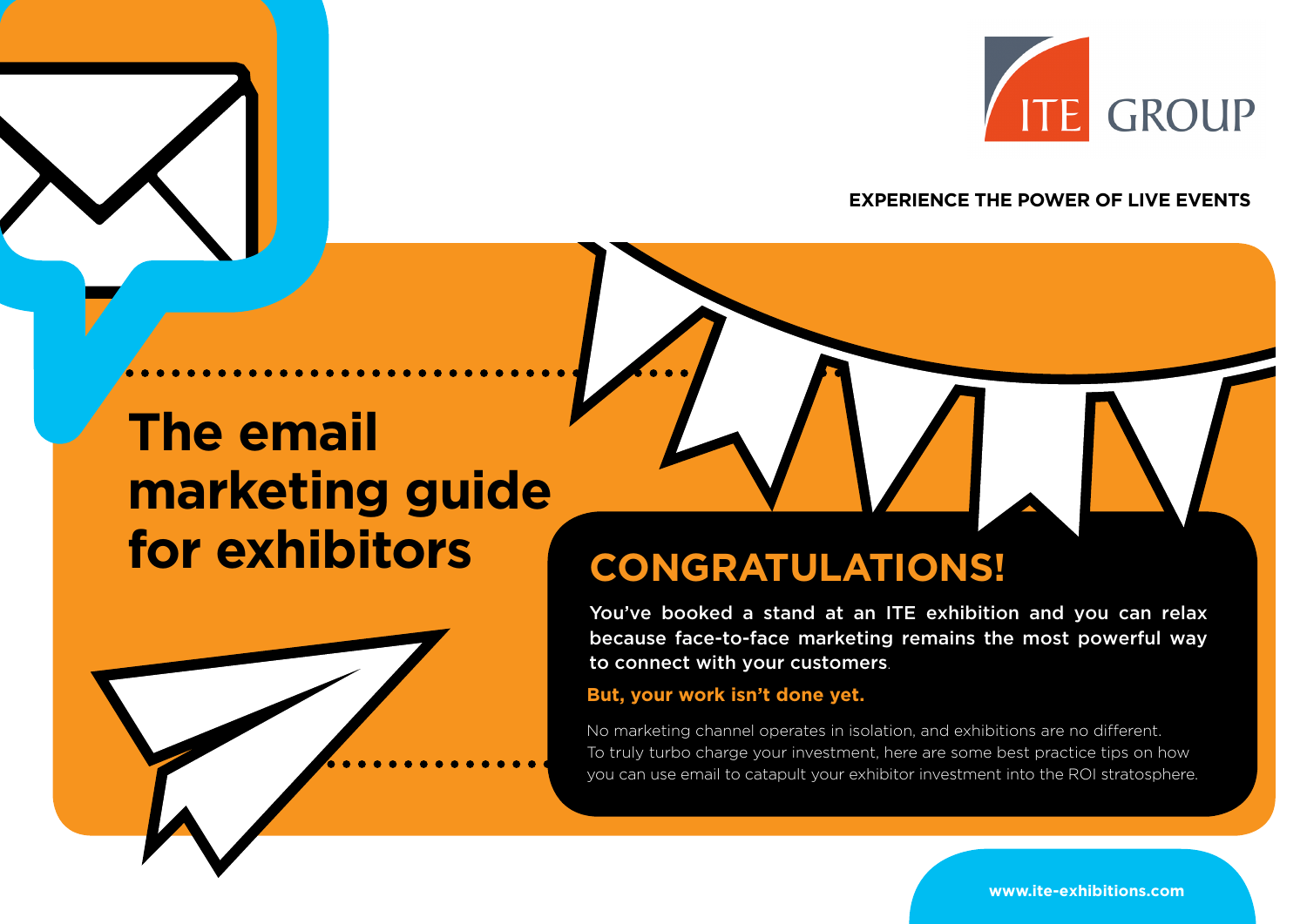

## **Why use email as an exhibitor?**

**At the last count there were 4.1 billion active email accounts and over 122 billion emails are sent every hour.**

## **Yes every hour!**

**With statistics like that you will be scratching your head about how you can use email to turn you into an exhibiting superstar?**

#### **Most exhibitors follow one of two paths for pre-show marketing:**

"Let's do nothing, it's ITE's job to drive traffic to my stand."

> "Let's tell our customers and prospects what stand we're at."

Both of these strategies are suboptimal and here's why. An exhibition organiser's job is to get people to the event much like a shopping centre get people through the doors. And once people are in the centre it's the shop's job to get them through the door.

Shops that don't promote, that expect the shopping centre to do all the work, won't be in business for long.

And, shops that email messages like, **"Come to find us in shop G2 on level 4 of the Grand Mall"** will annoy people very quickly!

There's nothing special about having bought a stand at a show so don't shout about it.

**Four reasons why email is an exhibitor's best friend**

## **1. YOUR EMAIL ADDRESS IS YOUR DIGITAL PASSPORT.**

When you log into Facebook, LinkedIn or Twitter, how do you do it? With an email address! Without it, you don't exist on the internet and neither do your customers.

**3. WITH THE ADVENT OF MOBILE, EMAIL HAS MORPHED INTO AN AGILE, RESPONSIVE MARKETING CHANNEL.**

The average smartphone user spends 29 minutes per day checking email on their phone… more than any other app.

## **PRO TIP**

The fact is, email isn't just sexy – it's the killer app for an exhibitor.



## **2. THE NUMBER OF EMAIL ACCOUNTS IS EXPLODING.**

By 2018, the number of active email accounts is projected to grow to 5.2 billion - that's an increase of 27% on today's level.

## **4. EMAIL IS MORE THAN DIRECT RESPONSE.**



Companies like Amazon are sending out emails with increasing frequency. They realise that in doing so their brand is top of mind in their customers' minds. They use email as a branding tool, and realise how it interacts with other channels. It's more about awareness than open rates and click counts.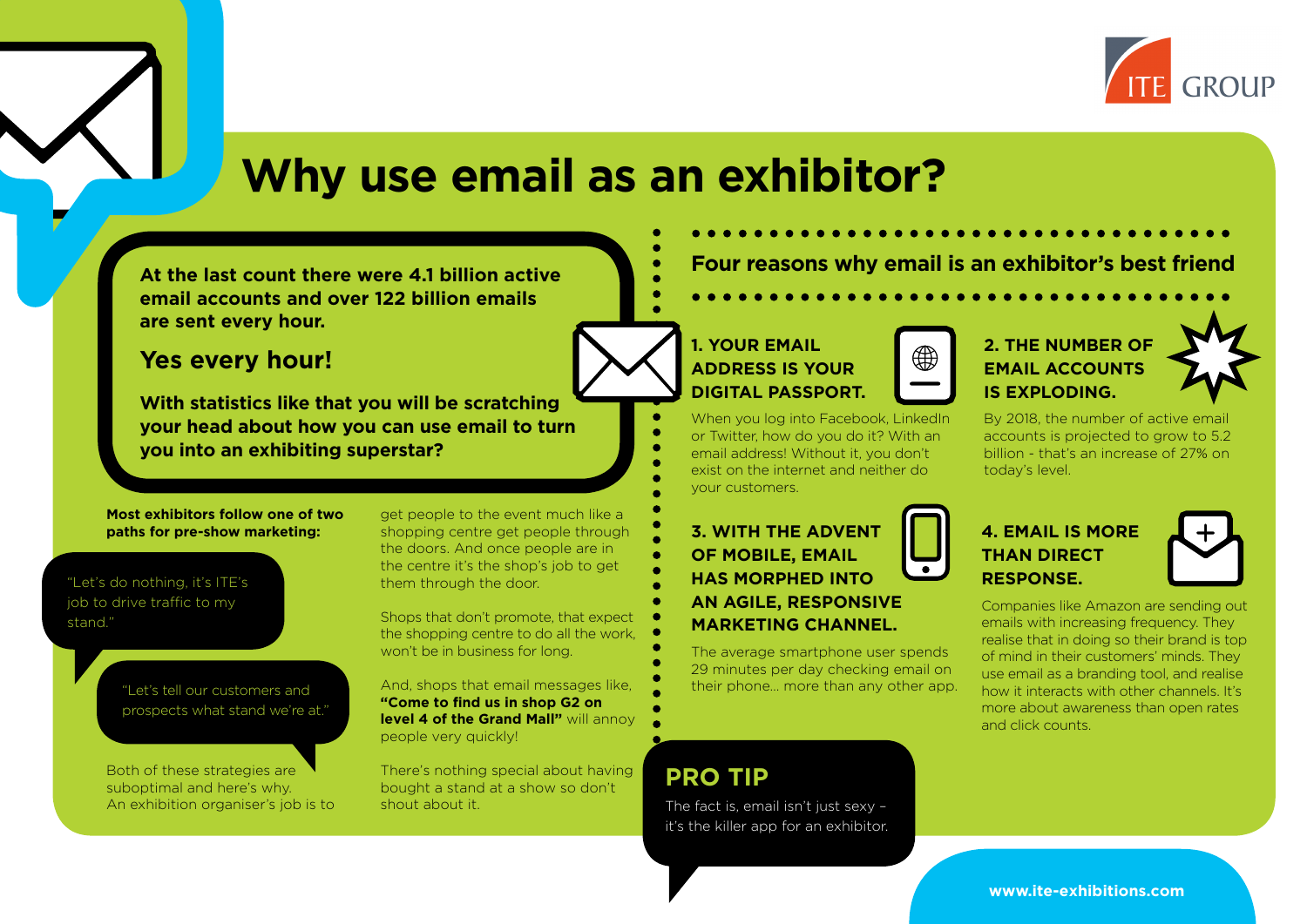

## **Using email before, during and after an exhibition**

Email marketing for exhibitors is not rocket science and here's a helpful timeline of things you should be doing before, during and after a show:

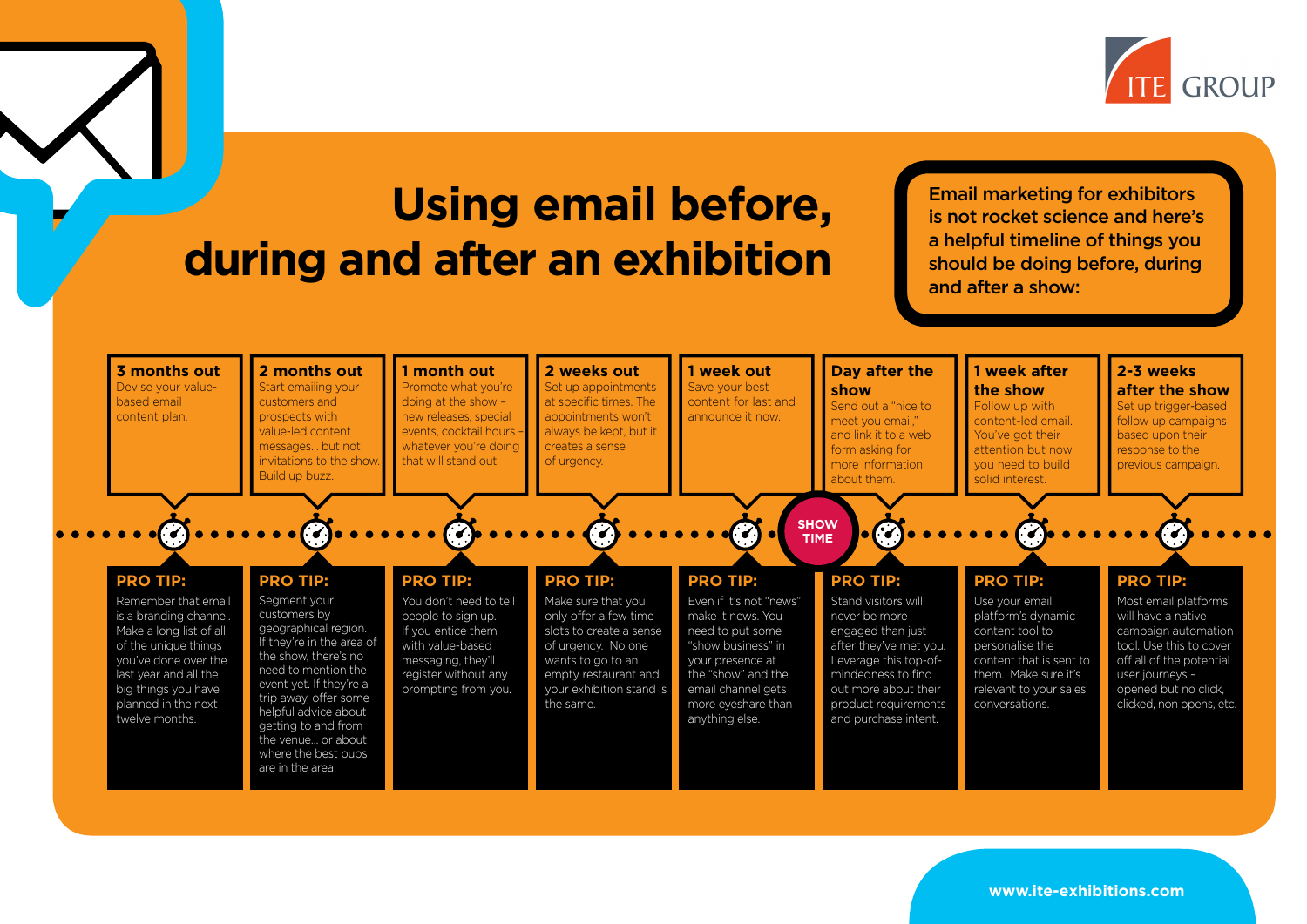

## **EXHIBITOR PIE CHARTS**

- **The not-very-scientific pie charts**
- **show where exhibitors should be focusing their efforts when sending emails...**
- How most exhibitors spend their time on an email campaign:



#### How exhibitors SHOULD spend their time on an email campaign:



## **PRO TIP**

Save time and outsource email design. Focus on your copy and subject lines instead.

## **KILLER SUBJECT LINES FOR EXHIBITORS**

Your subject line is by far the most important part of your email. Whether or not it gets opened or clicked on, everyone will see your subject line in their inbox.

## **to drive traffic to your stand. HERE ARE 5 STEPS TO CREATING A KILLER SUBJECT LINE:**

#### **1. Write it first.**

Email as a channel is trending towards usability. Write your subject line early on, and then ensure the content follows.

### **2. Make it snappy.**

Don't be boring with it – no one else needs another email with a boring subject line. But don't be crazy, make sure it's still brand compliant!

#### **3. Mention your key USPs over and over.**

Repetition works, especially when using email as a branding channel. Brainwashing? Maybe. Effective? Definitely!

#### **4. Try personalising.**

Including a customer's name or company can drastically improve results… just make sure your data is correct or you'll end up looking foolish.

#### **5. Split test.**

Nearly every email platform should offer substantial split testing capabilities. Follow a robust methodology and you'll be ahead of the curve.



## **MEASURING EMAIL SUCCESS FOR YOUR STAND**

**Traditional email marketers look at open rates and click rates, and base success upon that. However, the messages you send out can't be judged on those factors if the ultimate goal is** 

> **The key here is to not view email as an isolated marketing channel. For your objectives, it is an amplification channel. It interacts with all of your other tactics – branding, direct response, social media, offline – to build your brand's awareness and ultimately drive people to visit you at the show.**

> What you need is a robust way to collect data at the show. Badge scanners, iPad forms, whatever – just make sure you capture an email address for anyone who comes by.

Then, you can determine how strong an amplifier your emails were.

If you want to go crazy, then don't send emails to half your audience, and compare traffic results after that. This way you'll be able to truly determine the effect email has on your stand activity results.

**www.ite-exhibitions.com**